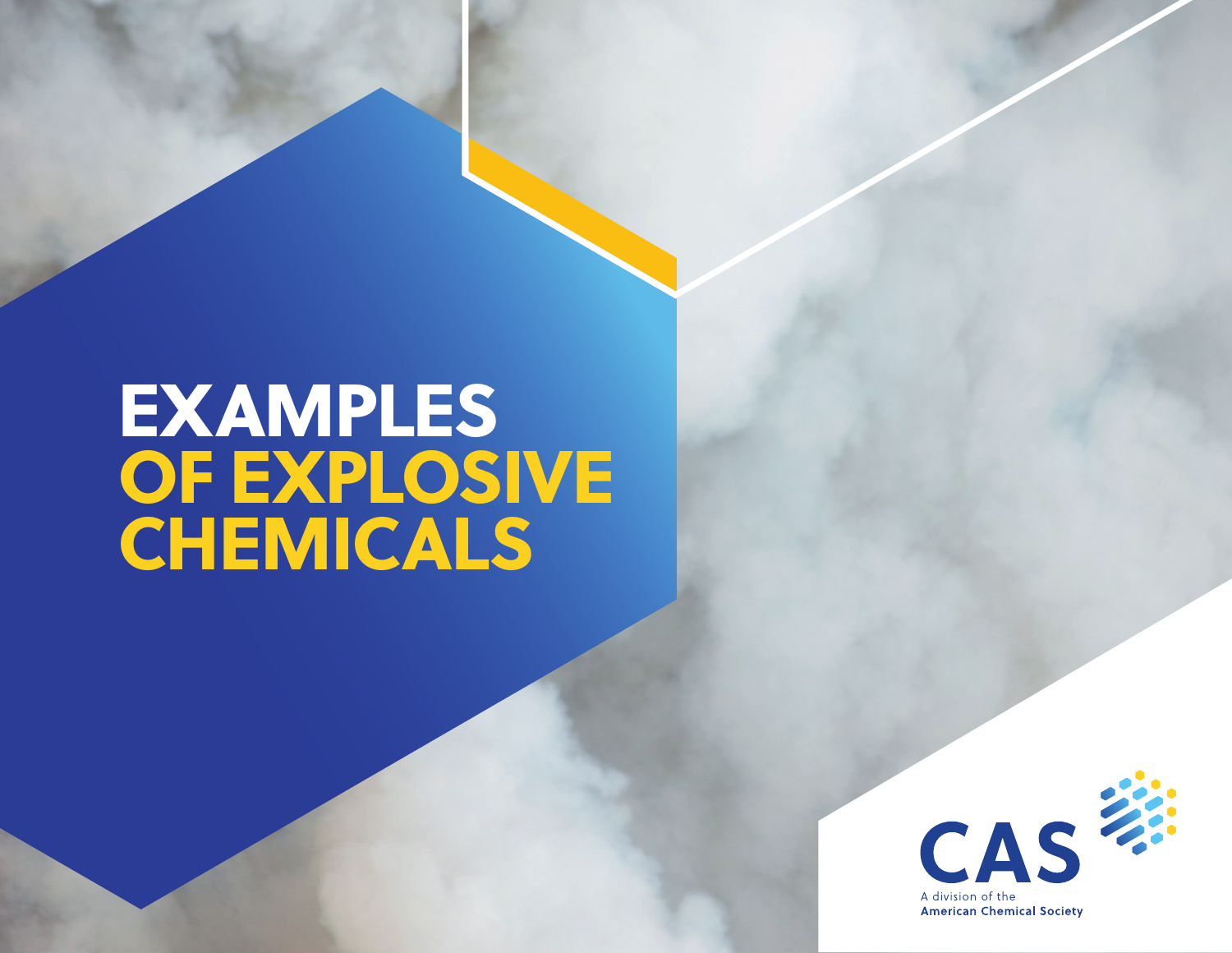## **Examples of Explosive Chemicals**

| <b>Compound class</b>           | <b>Examples</b>                   | <b>CAS</b><br><b>Registry</b><br><b>Number</b> | Nature of hazard                                                                                                  |
|---------------------------------|-----------------------------------|------------------------------------------------|-------------------------------------------------------------------------------------------------------------------|
| Diazo compounds                 | Diazomethane                      | 334-88-3                                       | Diazo compounds are impact-sensitive and may be                                                                   |
| R.<br>N <sub>2</sub>            | Trimethylsilyldiazomethane        | 18107-18-1                                     | friction-sensitive (diazomethane can explode on contact<br>with rough surfaces).                                  |
|                                 | Ethyl diazoacetate                | 623-73-4                                       |                                                                                                                   |
| Diazonium salts                 | Phenyldiazonium chloride          | 100-34-5                                       | Diazonium salts may be explosive depending on the                                                                 |
|                                 | Phenyl-2-diazonium<br>carboxylate | 1608-42-0                                      | counterion.                                                                                                       |
| Inorganic and organic azides    | Sodium azide                      | 26628-22-8                                     | Inorganic azides may be explosive. Lead azide is a                                                                |
|                                 | Lead azide                        | 13424-46-9                                     | primary explosive, while sodium azide is less sensitive<br>and used in airbags in automobiles. Organic azides may |
|                                 | Benzyl azide                      | 622-79-7                                       | be explosive depending on the organic group,<br>particularly in relation to the ratio of azide nitrogen           |
| $R \rightarrow N \rightarrow R$ | 4-azido-L-phenylalanine           | 33173-53-4                                     | atoms to carbon atoms present in the molecule.                                                                    |
| Mixtures of azide salts and     | Dichloromethane                   | 75-09-2                                        | Dichloromethane is susceptible to reactions with strong                                                           |
| dichloromethane                 | Diazidomethane                    | 107585-03-5                                    | nucleophiles such as azide salts; the product<br>diazidomethane is explosive and unstable.                        |
| Peroxides                       | Hydrogen peroxide                 | 7722-84-1                                      | Solids or concentrated solutions of peroxides can                                                                 |
| $R$ — $0$ — $0$ —               | Benzoyl peroxide                  | 94-36-0                                        | explode with loss of oxygen on heating, impact, or<br>friction. Peroxides formed by the oxidation of ethers       |
|                                 | Tert-butyl hydroperoxide          | 75-91-2                                        | in air are friction- and impact-sensitive explosives.                                                             |
|                                 | 1-Ethoxyethyl hydroperoxide       | 18321-53-4                                     |                                                                                                                   |
|                                 | Acetyl peroxide                   | 110-22-5                                       |                                                                                                                   |

As part of the ACS's commitment to safety, CAS is providing this list for educational and public safety purposes only. For more chemical safety resources or substance information, check out the *Pistoia Alliance [Chemical](https://safescience.cas.org/) Safety Library* and *[CAS Common Chemistry](https://commonchemistry.cas.org/)*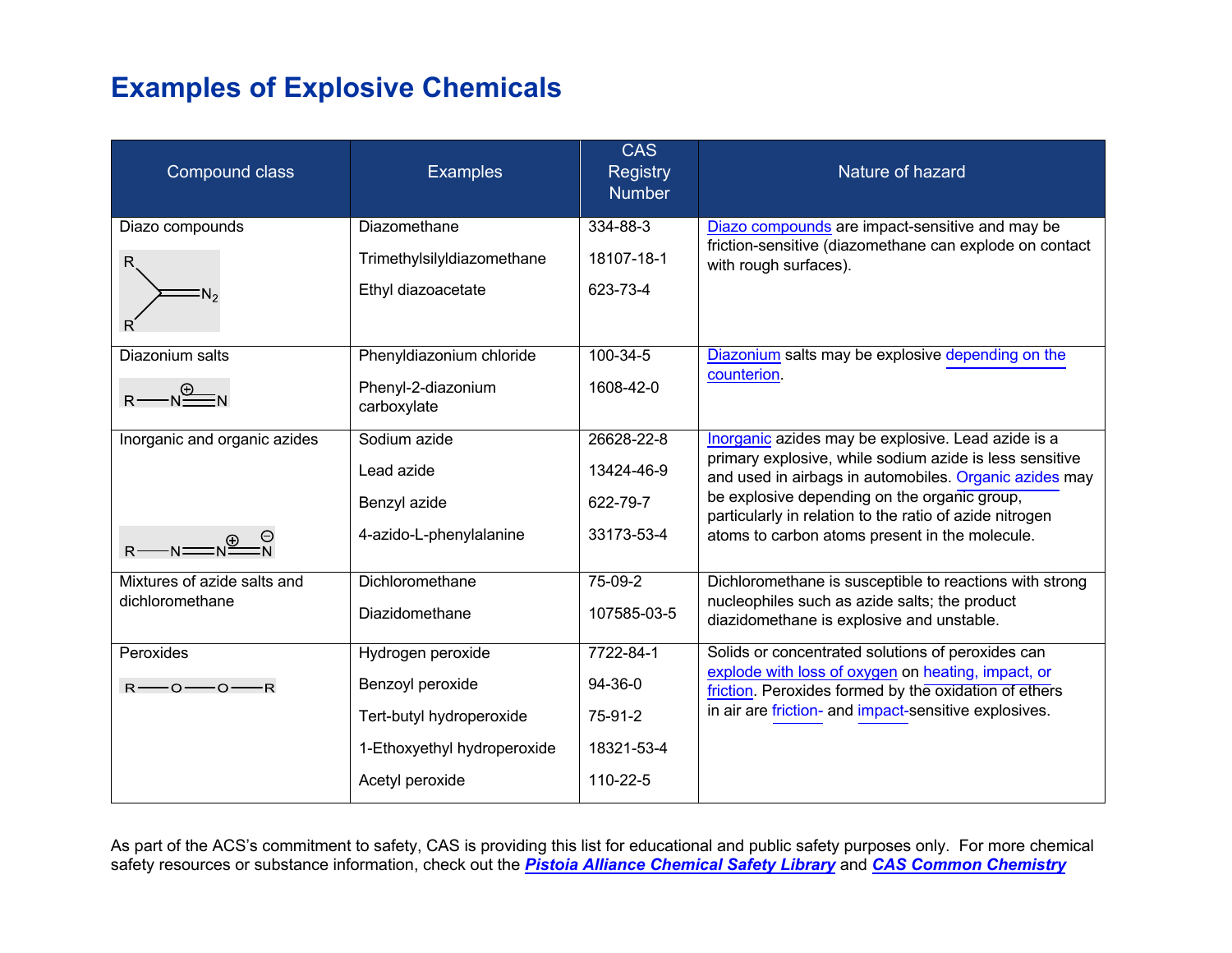| Mixtures of hydrogen peroxide                                       | Acetone                       | 67-64-1    | Acetone and hydrogen peroxide can form acetone                                                            |
|---------------------------------------------------------------------|-------------------------------|------------|-----------------------------------------------------------------------------------------------------------|
| and acetone                                                         | Triacetone triperoxide (TATP) | 17088-37-8 | peroxides such as the notoriously sensitive explosive<br>TATP.                                            |
| <b>Ozonides</b>                                                     | Artemisinin                   | 63968-64-9 | Ozonides are formed during the oxidative cleavage of                                                      |
| R                                                                   | Styrene ozonide               | 23253-30-7 | alkenes with ozone and are generally unstable and<br>explosive, depending on molecular size.              |
| N-oxides and hydroxylamines                                         | Hydroxylamine                 | 7803-49-8  | Hydroxylamine free base explodes when heated. HOBt                                                        |
|                                                                     | Trimethylamine oxide          | 1184-78-7  | is also explosive.                                                                                        |
| OH                                                                  | Hydroxybenzotriazole (HOBt)   | 2592-98-2  |                                                                                                           |
| Azodicarboxylates<br>$RO_2C \rightarrow N \rightarrow N$<br>$-CO2R$ | Diethyl azodicarboxylate      | 1972-28-7  | Azodicarboxylates are explosive in dry form.                                                              |
| Inorganic and organic                                               | Perchloric acid               | 7601-90-3  | The perchlorate ion is a strong oxidant. Metal                                                            |
| perchlorates                                                        | Ammonium perchlorate          | 7790-98-9  | and organic perchlorate salts, perchlorate esters,<br>and mixtures of perchlorates with organic material  |
|                                                                     | Ethyl perchlorate             | 22750-93-2 | are susceptible to explosion.                                                                             |
| Acrylates                                                           | Methyl acrylate               | $96-33-3$  | Unstabilized acrylates can undergo rapid and                                                              |
| CO <sub>2</sub> R<br>$H_2C$                                         | Methyl methacrylate           | 80-62-6    | exothermic polymerization, causing fires and explosions.                                                  |
|                                                                     | Tert-butyllithium             | 594-19-4   | Tert-butyllithium and its solutions are pyrophoric,<br>(burning on contact with air, water and alcohols). |

As part of the ACS's commitment to safety, CAS is providing this list for educational and public safety purposes only. For more chemical safety resources or substance information, check out the *Pistoia Alliance [Chemical](https://safescience.cas.org/) Safety Library* and *[CAS Common Chemistry](https://commonchemistry.cas.org/)*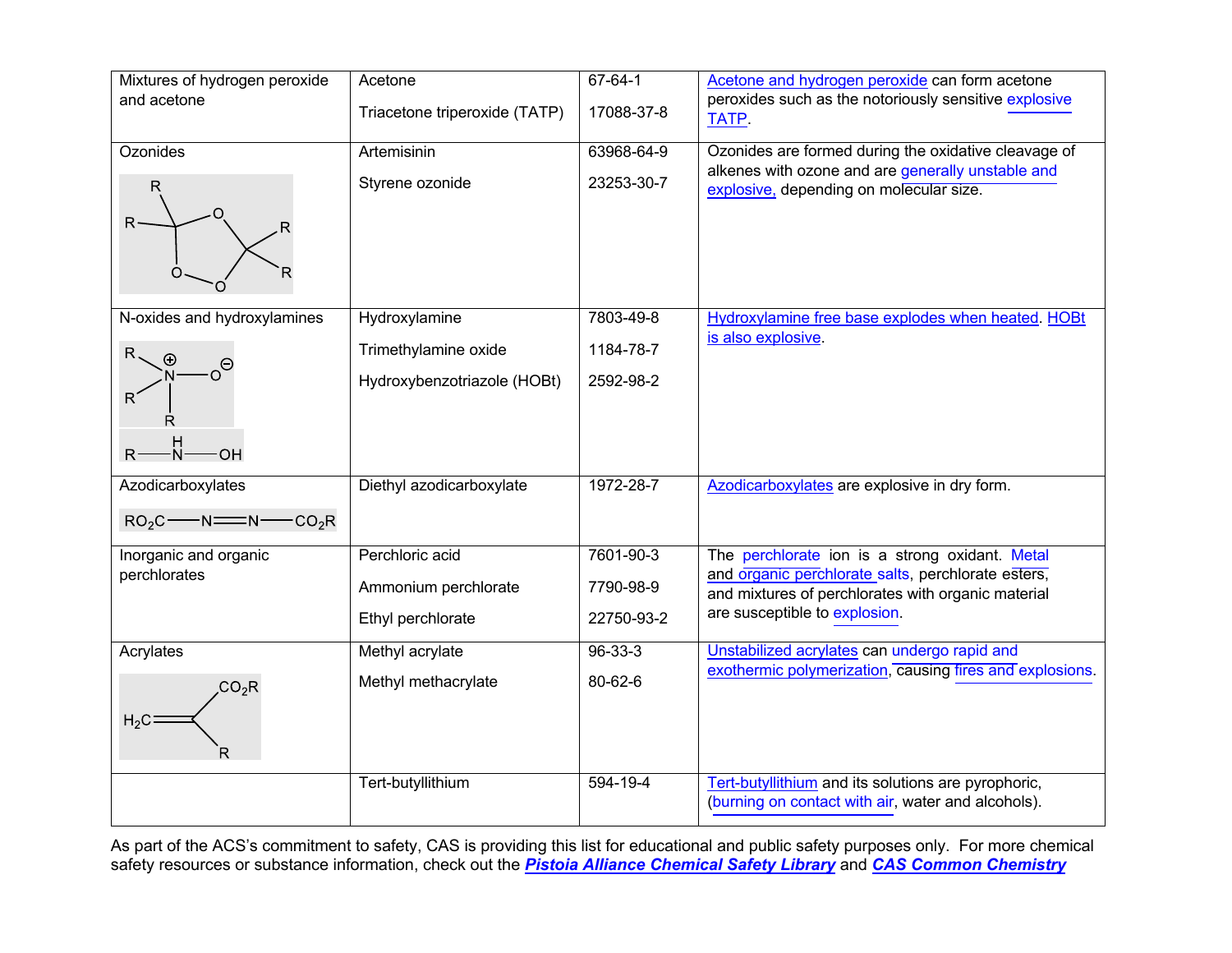| <b>Boranes</b>   | Borane-THF adduct          | 14044-65-6    | Boranes and borohydride reagents are pyrophoric in<br>neat form and in concentrated solutions.                                           |
|------------------|----------------------------|---------------|------------------------------------------------------------------------------------------------------------------------------------------|
|                  | 9-Borabicyclo[3.3.1]nonane | 280-64-8      |                                                                                                                                          |
| Metal alkyls     | Trimethylaluminum          | $75 - 24 - 1$ | Metal alkyls such as trimethyl- and triethylaluminum and                                                                                 |
|                  | Triethylaluminum           | 97-93-8       | diethylzinc are pyrophoric.                                                                                                              |
|                  | Diethylzinc                | 557-20-0      |                                                                                                                                          |
| Alkali metals    | Sodium                     | 7440-23-5     | Alkali metals react with water to form hydrogen, which is                                                                                |
|                  | Potassium                  | 7440-09-7     | ignited by the heat of the reaction. Reactions of alkali<br>metals with a variety of solvents may also cause fires.                      |
|                  | Sodium-potassium alloy     | 11135-81-2    | Sodium-potassium alloy is liquid at room temperature so<br>is significantly more reactive than its elements.                             |
| Condensed gases  | Nitrogen                   | 7727-37-9     | Sealed containers containing condensed gases can                                                                                         |
|                  | Oxygen                     | 7782-44-7     | explode if cooling is lost. Liquid oxygen is a strong<br>oxidizer and is also formed by condensation from air<br>with liquid nitrogen.   |
| Compressed gases | Hydrogen                   | 1333-74-0     | Hydrogen forms explosive mixtures with air or other                                                                                      |
|                  | Acetylene                  | 74-86-2       | oxidants. Acetylene forms explosive mixtures with air<br>over a wide range of compositions and also explodes<br>upon compression.        |
|                  | Dimethyl sulfoxide (DMSO)  | 67-68-5       | DMSO can form explosive mixtures when heated with<br>acids, bases, electrophiles, and oxidants or even alone<br>when heated in a vacuum. |

As part of the ACS's commitment to safety, CAS is providing this list for educational and public safety purposes only. For more chemical safety resources or substance information, check out the *Pistoia Alliance [Chemical](https://safescience.cas.org/) Safety Library* and *[CAS Common Chemistry](https://commonchemistry.cas.org/)*